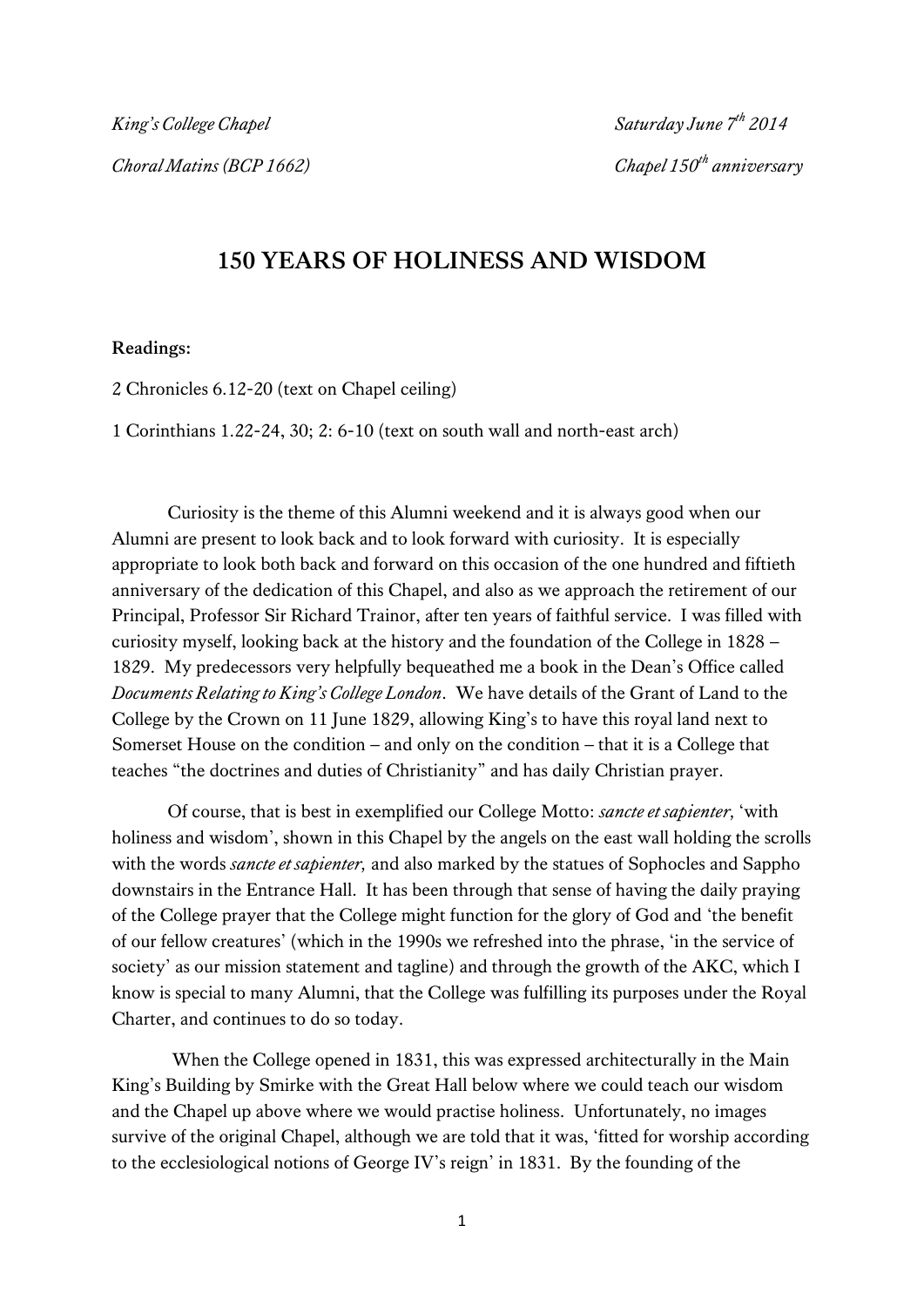Theology Department in 1847 and the High Church revival in the middle of the C19th the ecclesiological notions of George IV's reign will have seemed really rather inadequate as something for something as glorious as the Anglican foundation of King's College London. The Principal, the Rev'd Dr Jelf, put a letter from the Chaplain, Prof E H Plumptree before the Council about the 'meagreness and poverty' of the Chapel, 'at variance with the principles which the College was founded to assert'. As always happens, of course, there was a competition and a tender, and a young architect called George Gilbert Scott had just returned from his Grand Tour of the Mediterranean (and Tim is fond of saying, looking at what he had done to this Chapel, he obviously had too much laudanum when he was on his Tour!). So Scott submitted a proposal for a Chapel modelled on the lines of an ancient Christian basilica of the sort he had seen around the Mediterranean:

'The existence of two ranges of iron columns in the room below the Chapel offers facilities for carrying out the idea I have suggested. It is true that we cannot safely erect massive stone columns, but I would in their place suggest double columns of metal (iron decorated with brass) in their form not unlike those in the cloister of St. John Lateran. These might carry a light clerestory with an open roof, slightly decorated with colour, as in the basilica of S. Miniato at Florence. The great difficulty is the erection of the semi-circular apse, which is essential to the basilican form; but I see means of effecting this by bracketing out with iron brackets etc.'

That means that this part of Chapel around the altar is actually flying in space, and resting upon the Great Hall. If you have been out down Strand Lane to visit the Roman Bath, you will see the pillars upon which it rests instead. You can see pictures by the side of the organ of Scott's original plan with its wonderful nave roof. One aspect would not be allowed in any College tender today: Scott estimated the cost at either  $\text{\pounds}3,800$  or  $\text{\pounds}4,800$ . In actual fact, it came in late and eventually cost  $\pounds$ 7,000! This was not the first time that a College building project came in over time and over budget!

However, the Chapel was sufficiently ready by June 1864, one hundred and fifty years ago, for the then Bishop of London to preach here at the opening and dedication of this Chapel. If you look at Scott's original designs in the picture by the organ, you will see that everything is very geometric and quite abstract. However, the Theology Department also wanted to make one or two theological statements about the purpose of King's College. As a result, the final design includes twelve Doctors of the Church: four Latin fathers, four Greek fathers and four Anglican fathers, all of whom had written significantly on the relationship between the Church and the State. The text down the south wall which is based on today's New Testament reading says, 'Among the mature, we speak wisdom' (1 Cor. 2.6) Clearly the implication is that this is opposed to lack of wisdom among the immature in the 'godless institution in Gower Street'! On the opposite north wall we read, 'Where shall wisdom be found? God alone knows the way to wisdom' (Job 28.12). Therefore, we can see a certain amount of political, and possibly theological, point-scoring going on between King's and University College London at this point in our history.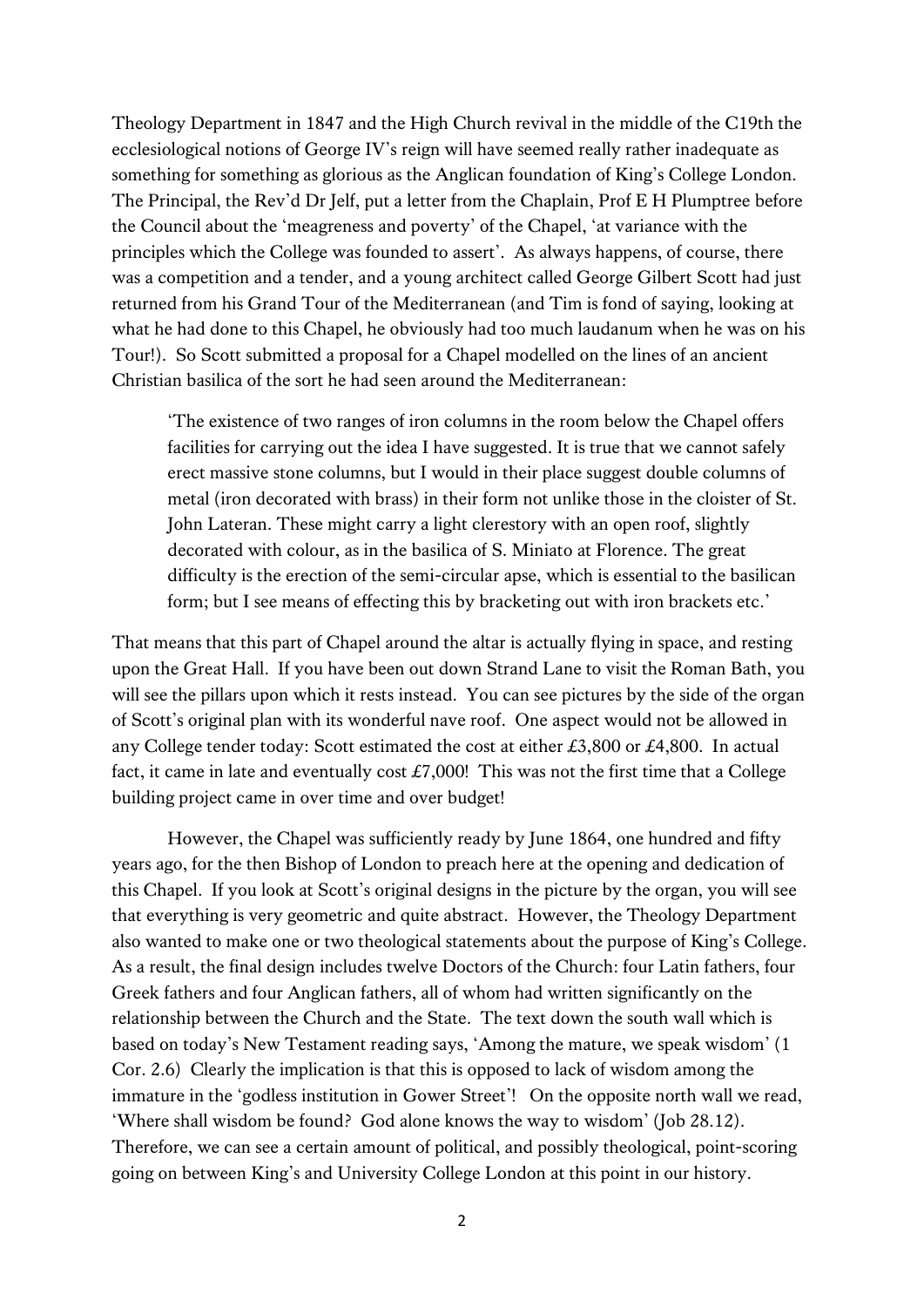There have been, of course, lots of alterations over different periods of the College's history. The College Council record book has a minute that Arthur Caley Headlam (who was the last ordained Principal before the role was split into an ordained Dean and a lay Principal from 1908) brought to the Council meeting in 1907 a request from the ladies of the College that they might be allowed to attend worship in Chapel – and after careful consideration, the Council granted their request! During the period after the Great War, the War Memorial was put up in the Chapel Narthex around the great West Doors with all names of Alumni who lost their lives in that appalling slaughter. In the 1930s, it was discovered that the nave roof was leaking, so an extraordinary work of vandalism was created: since space was at a premium in the Strand (some things do not change!), the builders were instructed to put in a straight roof right across the arches and the two storey Hambledone Anatomy Building was added above the Chapel. The walls were whitewashed and, during the Second World War, the vandalism was completed by a bomb explosion which shattered all the windows. Temporary glass was put in which was still here when I arrived as Dean and when Tim arrived as College Chaplain in the mid-1990s.

So, the consequences of all of that will be the Chapel which many of you at this Service will remember from your undergraduate days: it was quite dark, hard to see in because the sun-light came in through the frosted glass and bounced off the whitewashed walls, causing your pupils to narrow, through which you tried to see the inscriptions and angels, all obscured by one hundred years of candle smoke. That was why we undertook the refurbishment project place in 2000 to restore the Chapel with Archbishop Desmond Tutu as the patron of the appeal; the restoration commissioned new stained glass for the windows, cleaned the walls and removed the whitewash and created this beautiful Chapel today which reflects Scott's original vision - and our project *did* come in on time and on budget! Many Alumni very kindly supported this work, for which we are very grateful. At that point we also set up the Choral Scholarships scheme, and I can see people here in this service today who have Choral Scholars, named after them, within the Choir now. Thank you very much for all your generous support.

 During the refurbishment, Tim and I racked our brains over the question of what inscription to put on the Chapel roof. Dr Hugh Bowden from the Department of Classics drew our attention to the passage from 2 Chronicles which we had as our first reading: Solomon's prayer as he dedicates the Temple, 'Even heaven and the highest heaven cannot contain you, how much less this house that I have built'. This is the Latin text which you can now see on the ceiling above us. We also restored the window scheme with scenes from the Old Testament on the South Side and the New Testament on the North Side. In the five windows behind me in the apse, Christ is shown as involved with lawyers, physical scientists, with engineering, with health and healing, and with the arts and sciences to make it clear that Christ is still involved in the multi-faculty, multi-site College with all the mergers and re-mergers that have gone on since its foundation.